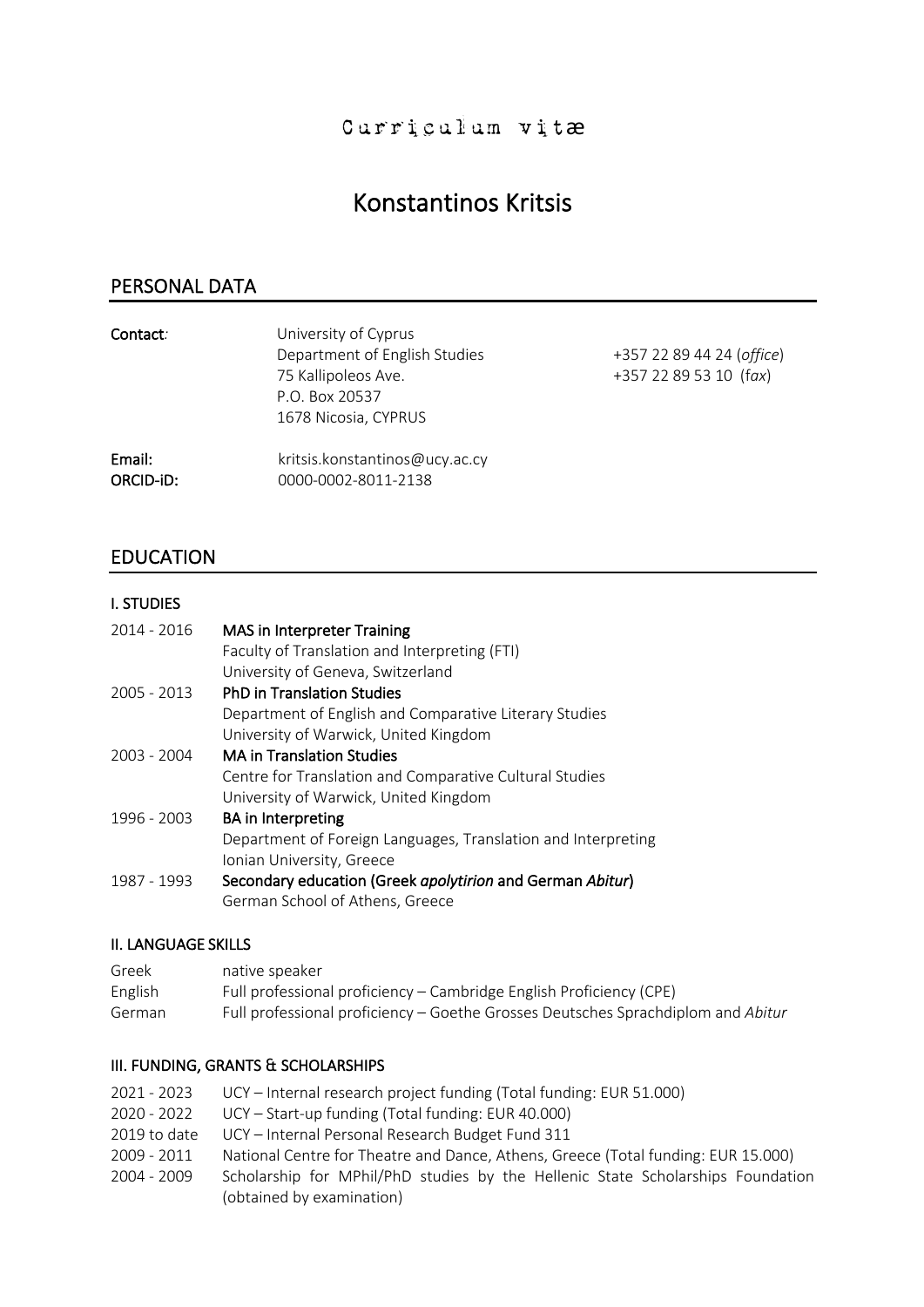#### I. PUBLICATIONS

#### a. REFEREED BOOK CHAPTERS

1. Kritsis, K., & Floros, G. (2015). Εικονικά Περιβάλλοντα Εκπαίδευσης Διερμηνέων: IVY – Interpreting in Virtual Reality [Virtual Learning Environments for Interpreter Training: IVY – Interpreting in Virtual Reality]. Στο/In V. Kourdis, & E. Loupaki E. ( Επ./Eds.), *Όψεις της ελληνόφωνης μεταφρασεολογίας: Μελέτες για τη μετάφραση αφιερωμένες στην Τώνια Νενοπούλου-Δρόσου [Facets of Greek Translation Studies: Festschrift for Tonia Nenopoulou-Drosou]* (pp. 87-100). Thessaloniki: CopyCity.

#### b. REFEREED JOURNAL ARTICLES

- 1. Khedri, M., Hasan E. K., & Kritsis, K. (2020 *under review*). Rhetorical structure and persuasive features of advertising: An intercultural analysis of English and Arabic online advertisements.
- 2. Khedri, M., & Kritsis, K. (2020). How do we make ourselves heard in the writing of a research article? A study of authorial references in four disciplines. *Australian Journal of Linguistics 40*(2)*,* pp. 194-217. doi: 10.1080/07268602.2020.1753011
- 3. Jamoussi, R., & Kritsis, K. (2019). Another scattered pearl: I. A. I Barsoum's risālah fī usūl al ta'rīb 'an al siriānīah. *Translation & Interpreting 11*(2), pp. 5-17.

Available online: http://trans-int.org/index.php/transint/article/view/976

4. Khedri, M., & Kritsis, K. (2018). Metadiscourse in Applied Linguistics and Chemistry research article introductions. *Journal of Research in Applied Linguistics 9*(2), pp. 47-73. Available online: http://rals.scu.ac.ir/article\_13793.html

# c. CONFERENCE PROCEEDINGS

1. Kritsis, K. (2006). Θεατρική Μετάφραση: Διδασκαλία, Εφαρμογή και Αξιολόγηση [Drama Translation: Teaching, Applying and Evaluating]. Στο/In *Πρακτικά 1ης Συνάντησης Νέων Μεταφρασεολόγων [Proceedings of the 1st Meeting of Young Researchers in Translation Studies]*, Thessaloniki 1-3 November.

Available online: http://www.frl.auth.gr/sites/trad\_congress/PDF/Kritsis.pdf

# d. TECHNICAL REPORTS

- 1. Braun, S. et al. (2014). Best Practice Guide. *Project EVIVA - Evaluating the Education of Interpreters and their Clients through Virtual Learning Activities, Deliverable 8.2.* (55pp.) Available online: https://www.academia.edu/19592890/2014\_EVIVA\_Best\_Practice\_Guide
- 2. Braun, S. et al. (2014). Evaluation Studies. *Project EVIVA - Evaluating the Education of Interpreters and their Clients through Virtual Learning Activities, Deliverable 6.1.* (142pp.) Available online: https://www.academia.edu/19592917/2014\_EVIVA\_Evaluation\_Report
- 3. Hoffstaedter, P. et al. (2012). Video Corpora. *Project IVY - Interpreting in Virtual Reality, Deliverable 5.2.* (13pp.) Available online: http://virtual-interpreting.net/wp-content/uploads/2015/08/P15-IVY-D5.2-Video-

Corpora.pdf

# e. TRANSLATIONS *(selected)*

#### - HISTORY

- 1. Andelman, D. A. (2014) *A Shattered Peace* (K. Kritsis, Trans.). Athens: Govostis Publishers S.A.
- 2. Rees, L. (2006). *Auschwitz: The Nazis and the Final Solution* (K. Kritsis, Trans.). Athens: Patakis Publishers.
- 3. Beevor, A. (2005). *Stalingrad* (K. Kritsis, Trans.). Athens: Govostis Publishers S.A.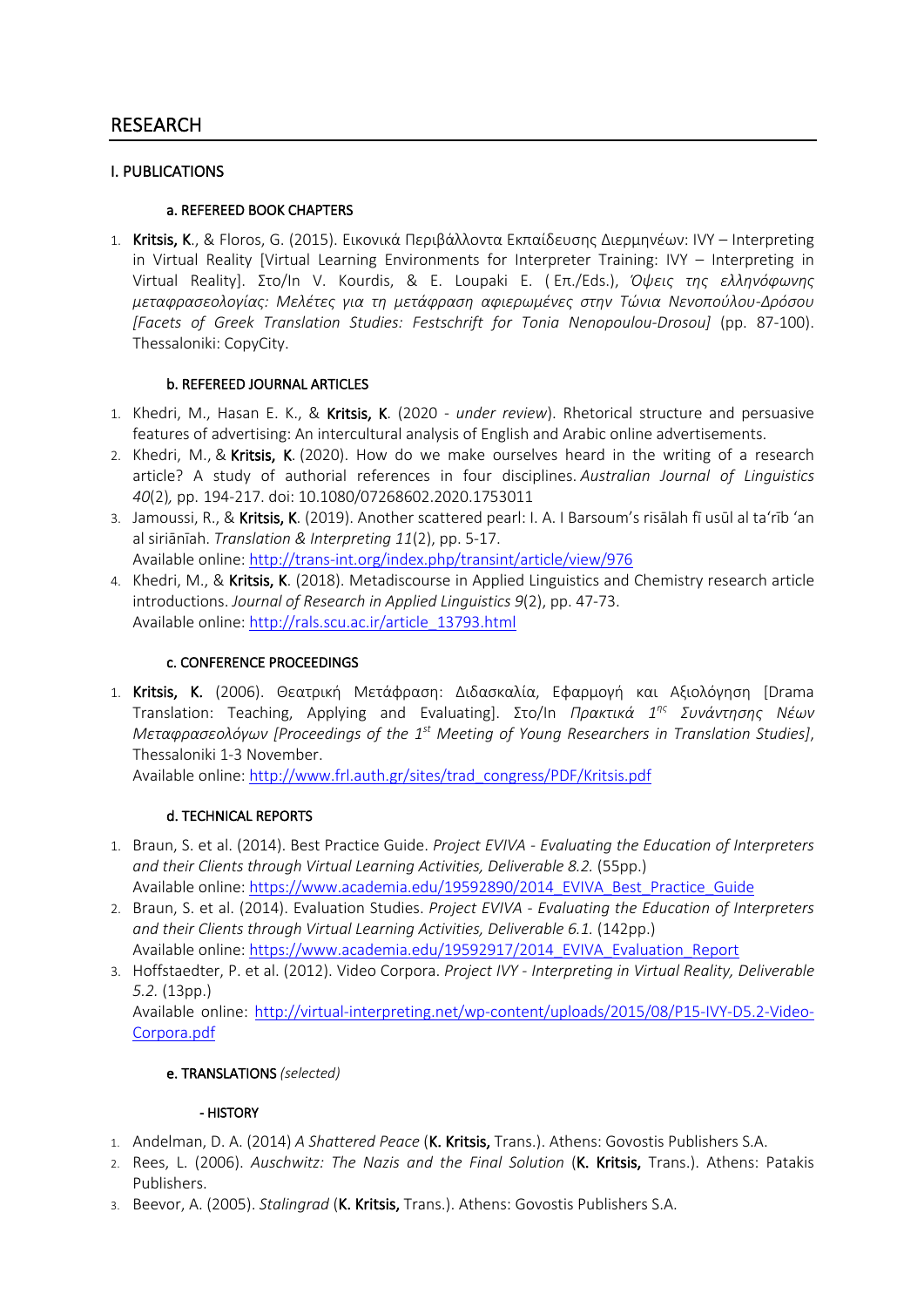4. Beevor, A. (2004). *Berlin, The Downfall 1945* (K. Kritsis, Trans.). Athens: Govostis Publishers S.A.

#### - LITERATURE & DRAMA

- 5. Steiner, S. (2020). *Lemons, Lemons, Lemons, Lemons, Lemons* (K. Kritsis, Trans.). (to be performed in Nicosia, Cyprus, by the Fresh Target Theatre Ensemble in 2021).
- 6. Guirgis, S. Α. (2015). *The Motherf\*\*er with the Hat* (K. Kritsis, Trans.). (performed in Athens, Greece by the Maniart Theatre Company in 2015-2016)
- 7. Hauptmann, G. (2012). *Hanneles Himmelfahrt* (K. Kritsis, Trans.). (performed in Athens, Greece by the Maniart Theatre Company in 2012-2013 and by L. Kalpazidou in 2014-2015).
- 8. van Saan, A*.* (2007). *Becherlupe ahoι! Forschen und Entdecken am Meer!* (K. Kritsis, Trans.). Athens: Patakis Publishers.
- 9. Zweig, S. (2002). *Angst*. Athens: Roes Publications.

#### - SCIENCE & ECONOMY

- 10. O'Brien, R., & Williams, M. (2011). *Global Political Economy: Evolution and Dynamics* (K. Kritsis, Trans.). Athens: Papazisis Publications.
- 11. Knight, R. D. (2010). *Physics for Scientists and Engineers (Volume II – Waves, Optics, Electric and Magnetic Fields)* (K. Kritsis & I. Paraskelidi, Trans.). Athens: Ion Publishing Group.
- 12. Knight, R. D. (2008). *Physics for Scientists and Engineers (Volume Ib – Mechanics, Waves, Optics)* (K. Kritsis & I. Paraskelidi, Trans.). Athens: Ion Publishing Group.
- 13. Knight, R. D. (2007). *Physics for Scientists and Engineers (Volume Ia – Mechanics)* (K. Kritsis & I. Paraskelidi, Trans.). Athens: Ion Publishing Group.

#### - DICTIONARIES & ENCYCLOPAEDIAS

- 14. [collective work] (2004) *Picture Dictionary in Six Languages* (K. Kritsis & I. Paraskelidi, Trans.). Athens: Domi Publications.
- 15. [collective work] (2004) *International Rugby Board's Laws of Rugby* (K. Kritsis, Trans.). Athens: Cadbury Hellas A.E.
- 16. [collective work] (2002) *Delays: An Album under the auspices of the United Nations High Commissioner for the Refugees* (K. Kritsis, Trans.). Athens: Anco Publications.
- 17. [collective work] (1999) *Chronik des 20. Jahrhunderts - In Wort und Bild* (K. Kritsis, Trans.). Athens: Maniateas Publications.
- 18. [collective work] (1999) *Die Großen Liebespaare* (K. Kritsis, Trans.). Athens: Maniateas Publications.

# II. CONFERENCE PRESENTATIONS & TALKS

# A. INVITED

- 1. *"From the page to the stage and back: An introduction to drama translation"*. Satiriko Theatro, 10 March 2020, Nicosia, Cyprus.
- 2*."Macbeth in Greek: Metaphors and Translations"*. Shakespeare in Translation, British Centre for Literary Translation in collaboration with the British Council, Globe Education, Romanian Cultural Institute and Writers' Centre Norwich, University of East Anglia, 10-11 December 2016, Norwich, UK
- 3. "*Projects IVY and EVIVA – From the Creation to the Evaluation of Virtual Learning Environments for Interpreters (and their clients)*", Hellenic American University, 22 November, Athens, Greece and Department of Foreign Languages, Translation and Interpreting, Ionian University, 27 November 2013, Corfu, Greece.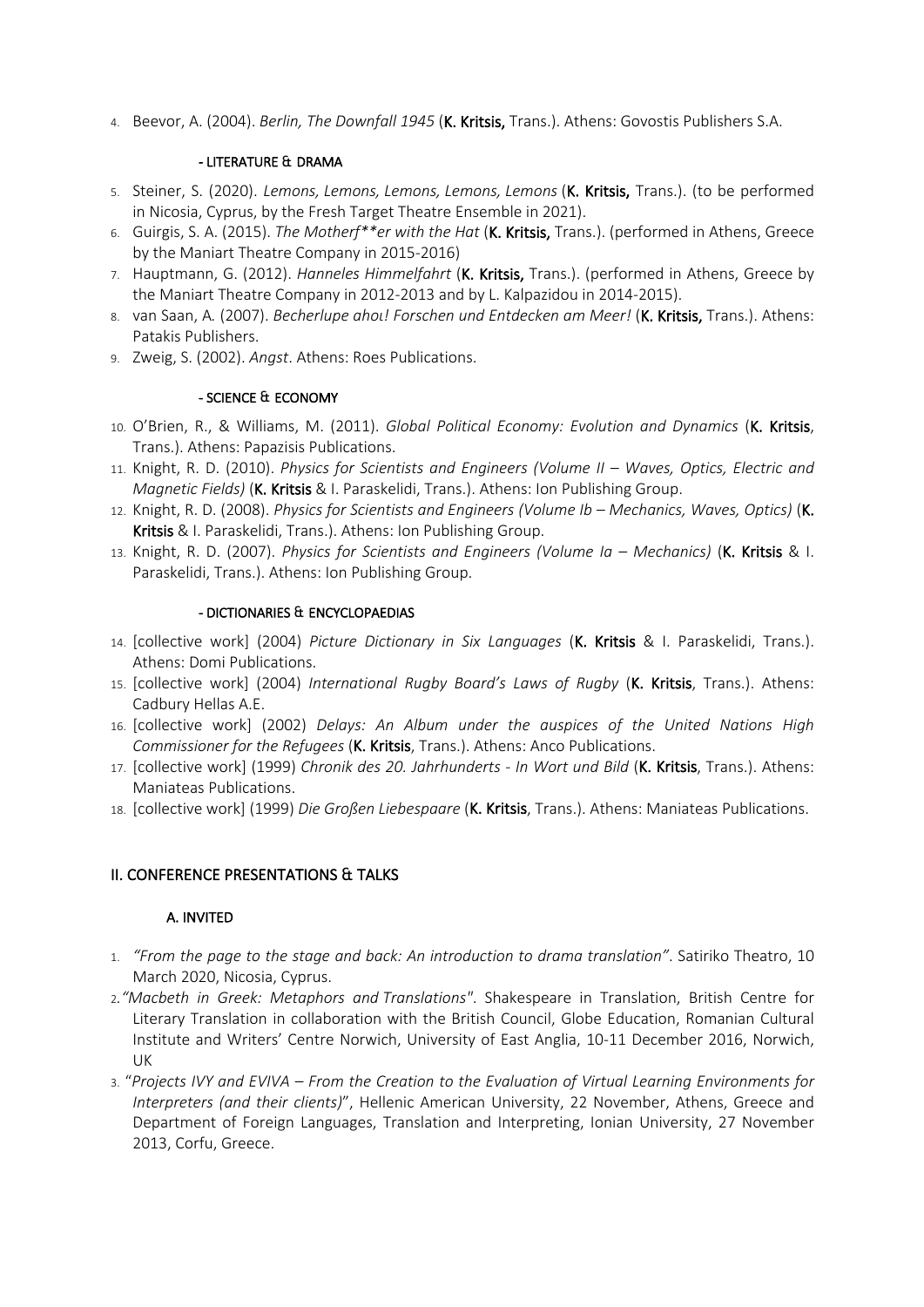#### B. REFEREED

- 1. "*Using deixis in drama translation: reckoning without the host?*", Intersemiotic Translation, Adaptation, Transposition: Saying almost the same thing?, 10-12 November 2017, University of Cyprus, Nicosia, Cyprus.
- 2. [with D. Papadoudi] "*Double, double, toil and trouble: A Study of Macbeth's Metaphors in Greek Translation*"*,* 5th Specialised Seminar, International Association for Researching and Applying Metaphor (RaAM), 10-13 June 2015, Leiden, Netherlands*.*
- 3. [with G. Floros] *"Adapting Virtual Learning Environments for the Evaluation of their Educational Opportunities: A Progress Report"*, Second International Conference on Research into the Didactics of Translation (didTRAD), 8-9 July 2014, Barcelona, Spain.
- 4. [with G. Floros] *"Εικονικά περιβάλλοντα εκπαίδευσης διερμηνέων: IVY – Interpreting in Virtual Reality"* [Virtual Learning Environments for Training Interpreters: IVY – Interpreting in Virtual Reality], 4<sup>th</sup> Meeting on Meeting on Greek Translation Studies, 23-25 May 2013, Thessaloniki, Greece.
- 5. [with T. Voinova] "*Creating New IVY corpora: Hebrew, Russian, Greek",* Exploiting Emerging Technologies to Prepare Interpreters and their Clients for Professional Practice, 23 November 2012, London, United Kingdom.
- 6. [with G. Floros] "*Progress Report on UCY Deliverables WP 5"*, IVY 3rd Project Meeting, 10-11 February 2012, Constanz, Germany.
- 7. *"On the Role and Use of Voice in Drama Translation"*, Invisible Presences: Translation, Dramaturgy, and Performance, 18-20 April 2011, Belfast, Ireland.
- 8. *"The Translator as Actor: Using Theatre to Approach its Translation"*, Betwixt and Between-Translation: Process and Performance, 23-24 November 2007, London, United Kingdom.
- 9. *"Θεατρική Μετάφραση: Διδασκαλία, Εφαρμογή και Αξιολόγηση"* [Drama Translation: Teaching, Applying and Evaluating],  $1<sup>st</sup>$  Meeting of Young Researchers in Translation Studies: Translation Studies and Research in Greece, 1-3 November 2006, Thessaloniki, Greece.
- 10. *"The Translation of Drama and the Drama of Translation"*, CTSS, ACUME & AHRC Graduate Conference: Interpreting, Representing and Recording, 9-10 June 2006, Warwick, United Kingdom.
- 11. *"Translating History: the Un-fought Battle of (Pre)Serving Memory"*, Betwixt and Between II: Memory and Cultural Translation, 18-21 April 2006, Belfast, Ireland.
- 12. *"Serving History: Translating the War and the Survival"*, Narratives of Survival, 27-28 January 2006, Warwick, United Kingdom.

# TEACHING & SUPERVISING EXPERIENCE

#### 2019 to date

#### Department of English Studies - University of Cyprus, Cyprus Lecturer in Translation and Interpreting Studies Modules/Courses taught

*Undergraduate*:

- ENG587 Research methods & tools for translators and interpreters (Course coordinator and instructor)
- ENG593 Principles of public service/community interpreting (Course coordinator and instructor)
- ENG584 Persuasion in translation (Course coordinator and instructor)
- ENG589 Translating war (Course coordinator and instructor)
- ENG574 Audiovisual translation (Course coordinator and instructor)
- ENG586 Translating children's and young adults' literature (Course coordinator and instructor)
- ENG577 Text editing for translation (Course coordinator and instructor)
- ENG597 Hybrid texts and translation (Course coordinator and instructor)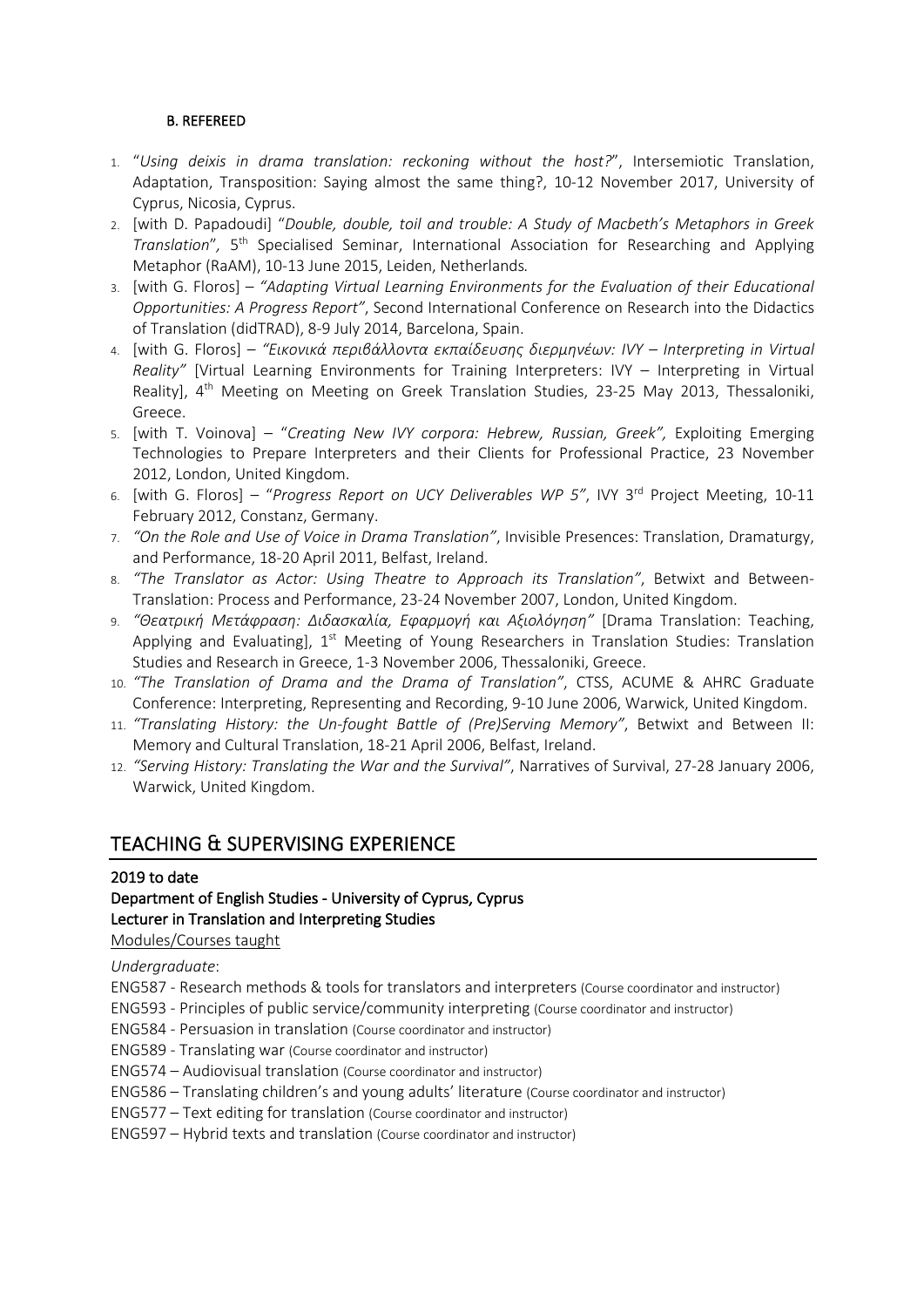#### 2016 – 2019

# Department of English Language and Translation - Sohar University, Oman Assistant Professor in Translation Studies

#### Modules/Courses taught

#### *Undergraduate*:

ENGL1111 - English for Academic Purposes (Course Instructor)

ENGL1112 - Using Media in English (Course coordinator and instructor)

WRIT2114 - Academic Writing and Research I (Course coordinator and instructor)

WRIT2214 - Academic Writing and Research II (Course coordinator and instructor)

TRAN4213 - Translation: Theoretical and Workplace Issues (Course coordinator and instructor)

TRAN4214 - Project/Practicum (Course coordinator and instructor)

#### 2015 – 2016

# School of Languages, Linguistics and Cultures - University of Hull, UK Teaching Fellow in Translation Studies

Modules/Courses taught

*Undergraduate*:

88030 - Introduction to Translation Studies (Module Leader and instructor)

88031 - Means and Methods for Translators (Instructor)

88032 - Translation Studies: Theoretical and Practical Approaches (Module Leader and instructor)

*Postgraduate*:

88054 - Specialist Translation Skills: Translation for Stage and Screen (Module Leader and instructor)

88091 - Specialist Translation Skills: Translation of Persuasive Texts (Module Leader and instructor)

88300 - Linguistics for Translators (Instructor)

88308 - Specialist Translation Skills: Legal, Medical and Technical Texts (Module Leader and instructor)

88309 - Issues in Translation Studies (Instructor)

88317 - Dissertation in Translation Studies (Module Leader and instructor)

#### MA dissertations supervised

Abdulrahman Alshaikh, N (2016). Challenges encountered in translating legal contracts from English into Arabic.

Klianis, P. (2016). Translation strategies for bilateral agreements: the case study of the Protocol to the Treaty of Extradition between the Hellenic Republic and the United States of America.

Nicolaou, A. (2016). Translating Virginia Woolf: the case of *A Room of one's Own* into Greek.

Daixing, W. (2016). Exploring the translation of technical discourse into Chinese.

Zeqiri, E. (2016). The murder of feminism in Alexandros Papadiamanti's work *The Murderess*.

Vasserman, E. (2016). The Russian life of BBC's *Sherlock*: A case study of multimodality and innovative approaches in audiovisual translation.

# 2015 – 2016

# Department of English Language and Applied Linguistics, University of Birmingham, UK External supervisor/marker for MA in Translation Studies programme (Distance Learning)

MA dissertations supervised

Faroughi, F. (2016). Translating Rumi's work: A comparison of two sociolinguistic approaches.

Arvaniti, M. (2015). Humour in the *Importance of Being Earnest* by Oscar Wilde: A comparative study of two translations from English into Greek.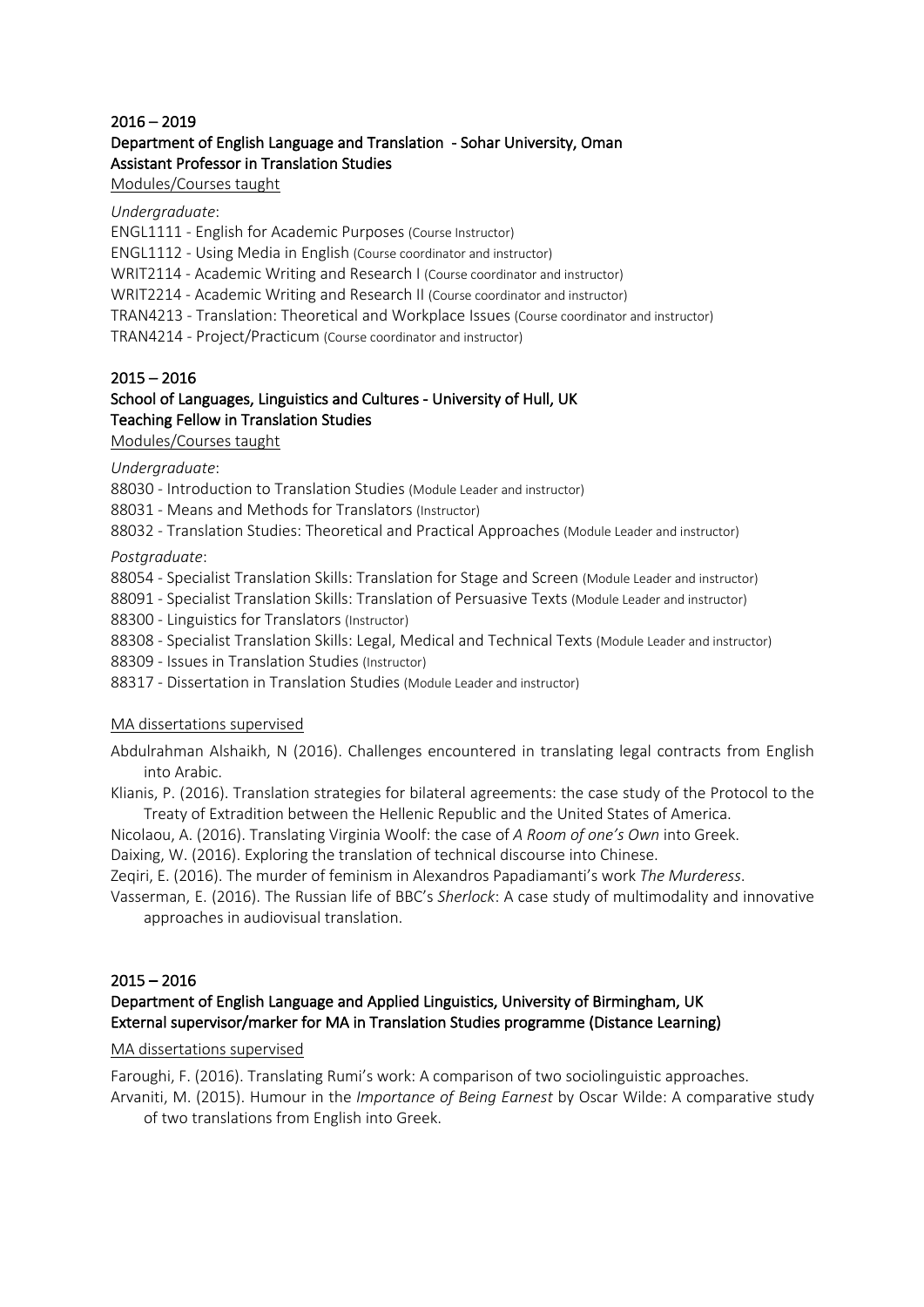# 2012 – 2013 Teaching Fellow in Interpreting (Presidential Decree 407/80) Department of Foreign Languages, Translation and Interpreting - Ionian University, Greece

Modules/Courses taught:

#### *Undergraduate*:

Consecutive Interpreting Greek-English V (Course coordinator and instructor) Consecutive Interpreting Greek-German V (Course coordinator and instructor) Consecutive Interpreting German-Greek V (Course coordinator and instructor) Consecutive Interpreting Greek-English VI (Course coordinator and instructor) Consecutive Interpreting Greek-German VI (Course coordinator and instructor) Consecutive Interpreting German-Greek VI (Course coordinator and instructor) Consecutive and Simultaneous Interpreting Greek-English VII (Course coordinator and instructor) Consecutive and Simultaneous Interpreting German-Greek VII (Course coordinator and instructor) Consecutive and Simultaneous Interpreting Greek-German VII (Course coordinator and instructor) Simultaneous Interpreting Greek-English VIII (Course coordinator and instructor) Simultaneous Interpreting German-Greek VIII (Course coordinator and instructor) Simultaneous Interpreting Greek-German VIII (Course coordinator and instructor)

# RESEARCH PROJECTS

# $2021 - 2023$

#### Principal Investigator

# Department of English Studies - University of Cyprus, Cyprus

Project: *Corpus-Assisted Drama Translation Research: Shakespeare In Translation – ShakeIT* (UCY internally funded research project ranked 6/131 with score 9.69/10)

#### 2020 – 2024

#### Substitute of the Representative of Cyprus in a Management Committee (MC Substitute) Department of English Studies - University of Cyprus, Cyprus

Project: *Language In The Human-Machine Era* (COST Action 19102)

# 2013 – 2015

# Special scientist

# Department of English Studies - University of Cyprus, Cyprus

Project: *"EVIVA – Evaluating the Education of Interpreters and their Clients through Virtual Learning Activities"* (EU Lifelong Learning Programme Ref. 531140-LLP-1-2012-1-UK-KA3-KA3MP)

# 2012 – 2013

#### Research associate

Department of Political Science & International Relations - University of the Peloponnese, Greece Project: *"Policy Workshop - Political Technology Research Group"*

# $2011 - 2013$

Special scientist

# Department of English Studies - University of Cyprus, Cyprus

Project: *"IVY – Interpreting in Virtual Reality"* (EU Lifelong Learning Programme Ref. 511862-2010-LLP-UK-KA-KA3MP)

# 2009 – 2011

# Scientific advisor

# Hellenic National Centre of Theatre and Dance, Athens, Greece

Project: *"Database creation of foreign language dramatic works translated and published in Greece from 1801 to date"*